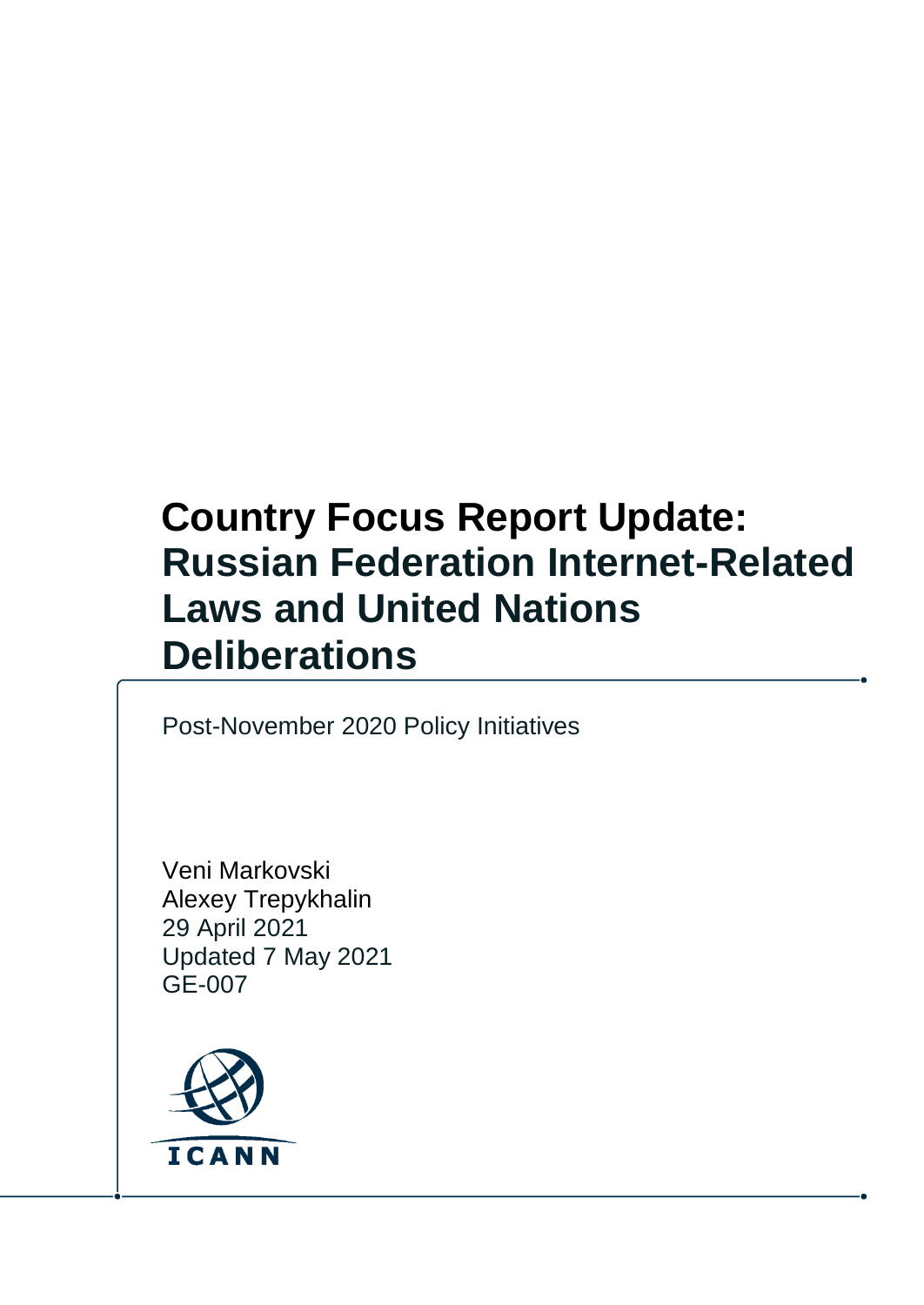## **TABLE OF CONTENTS**

| <b>Introduction</b>                                                                                                                                                                     |         |
|-----------------------------------------------------------------------------------------------------------------------------------------------------------------------------------------|---------|
| <b>Russian Cyber- and Internet-Related Foreign Policy Statements and Initiatives</b><br><b>Russian Internet-Related National Policy Statements and Initiatives</b><br><b>Conclusion</b> | 3       |
|                                                                                                                                                                                         | 9<br>11 |

<u> 1989 - Johann Barnett, fransk politiker (</u>

 $-$  o  $-$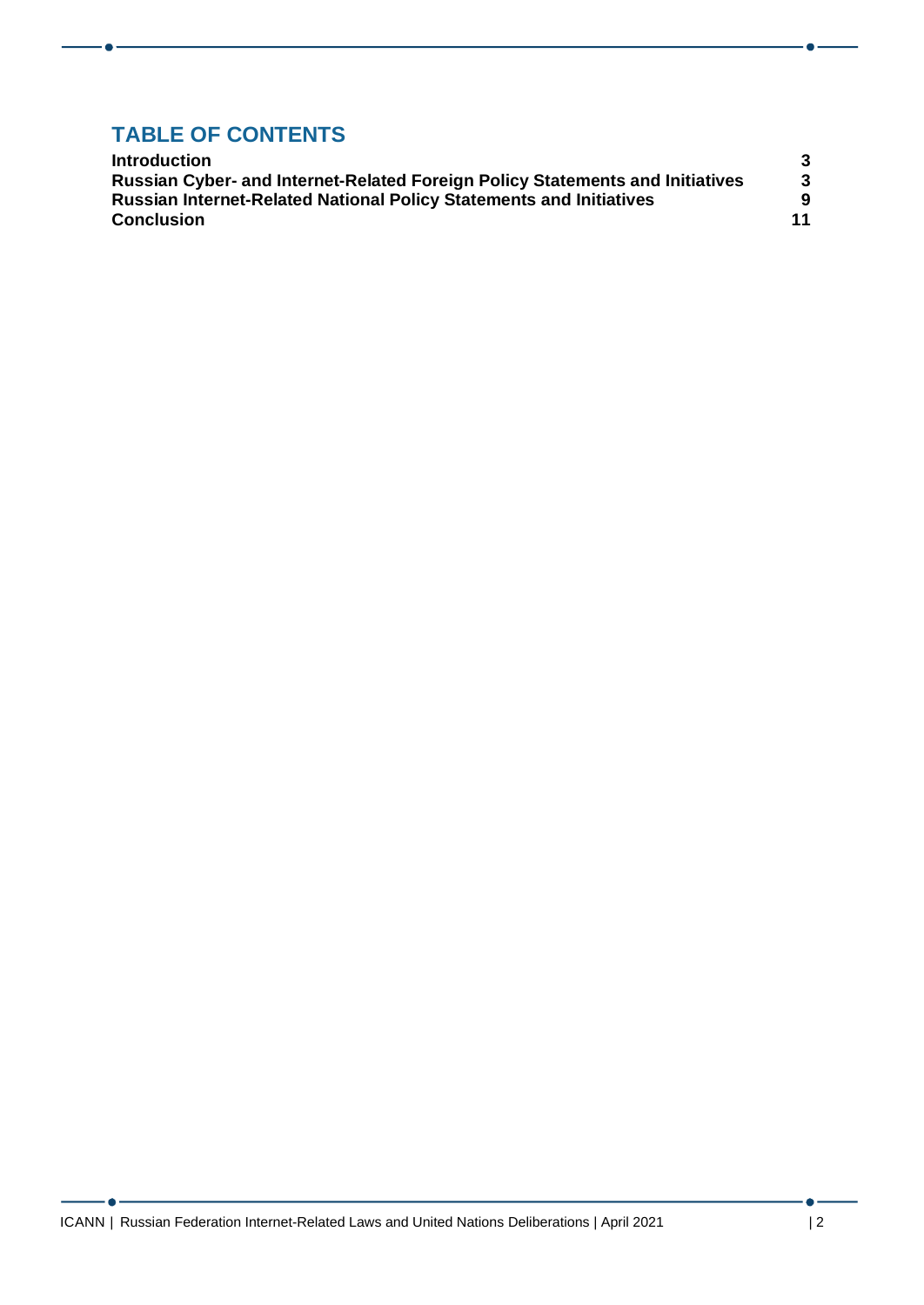## <span id="page-2-0"></span>**Introduction<sup>1</sup>**

A previous paper from ICANN organization's Government Engagement team focused on Internet-related policy statements by the Russian Federation through the end of October 2020. <sup>2</sup> Since then, a number of Russian officials have made statements and taken actions which touch on ICANN's mission. This paper is an update covering the period from 24 October 2020 to 21 April 2021. The first part looks at Russian Cyber- and Internet-related foreign policy statements and initiatives, and the second part looks at the Internet-related national policy statements and initiatives. As per usual, we are only mentioning those statements that touch on ICANN's mission, and not any other Internet-related issues announced over this period.

### <span id="page-2-1"></span>**Russian Cyber- and Internet-Related Foreign Policy Statements and Initiatives**

On 24 October 2020, the Deputy Chairman of the Russian Security Council Dmitry Medvedev said that the "U.N. structures could become a platform for the adoption of a universal international treaty based on generally recognized principles and norms of international law and meeting common interests in the information sphere."<sup>3</sup>

On 10 November 2020 at the Internet Governance Forum (IGF) Parliamentary Roundtable session, Alexander Khinstein, Chairman of the State Duma Committee on Information, Information Policy, Information Technologies, and Communication (Committee on Information) told the audience that the Russian Federation has put forward a "General Assembly resolution on the counteracting of information technologies to commit crime".<sup>4</sup> He mentioned that the cybercrime convention draft text is widely distributed at the U.N.,<sup>5</sup> and recommended the participants to "consider" this "draft document" which could become a catalyst "for the development of unified methods to fight against internet technologies, as well as cybercrime".<sup>6</sup>

On 17 November 2020, the Deputy Minister of Digital Development, Communications, and Mass Media (MoC) Maxim Parshin said during the closing session of the IGF: "There are new challenges. First of all [among them] are questions related to Internet security, personal data protection, fakes, and disinformation. It would be fair to ask in this connection: Can the existing Internet governance system cope with these threats, provide a proper answer to these global challenges? We are confident that it must be based on the principles of mutual trust, and guarantee security, while observing fundamental human freedoms, under equal

<https://www.icann.org/en/system/files/files/ge-006-19jan21-en.pdf>

 $1$  This paper has been updated to correct errors and to reflect new information

<sup>&</sup>lt;sup>2</sup> "Country Focus Report: Russian Federation Internet-Related Laws and United Nations Deliberations", *GE Publications*, ICANN, 19 January 2021,

<sup>3</sup> Dmitry Medvedev "75 Years UN - old problem, new challenges and global solutions", *Russia Today*, 24 October 2020,<https://russian.rt.com/world/article/795600-dmitrii-medvedev-oon-75-let>

<sup>4</sup> Alexander Khinstein, Chairman of the State Duma Committee on Information, *IGF 2020*, presentation at the Parliamentary Round Table (English), 10 November 2020, <https://www.youtube.com/watch?v=NuBY0hifiQs>(49:00)

<sup>&</sup>lt;sup>5</sup> V. Nebenzia, "Letter dated 11 October 2017 from the Permanent Representative of the Russian Federation to the United Nations addressed to the Secretary-General" *A/C.3/72/12*. 16 October 2017, <https://undocs.org/A/C.3/72/12>

<sup>6</sup> Alexander Khinstein, Chairman of the State Duma Committee on Information, *IGF 2020*, presentation at the Parliamentary Round Table (English), 10 November 2020, <https://www.youtube.com/watch?v=NuBY0hifiQs>(50:00)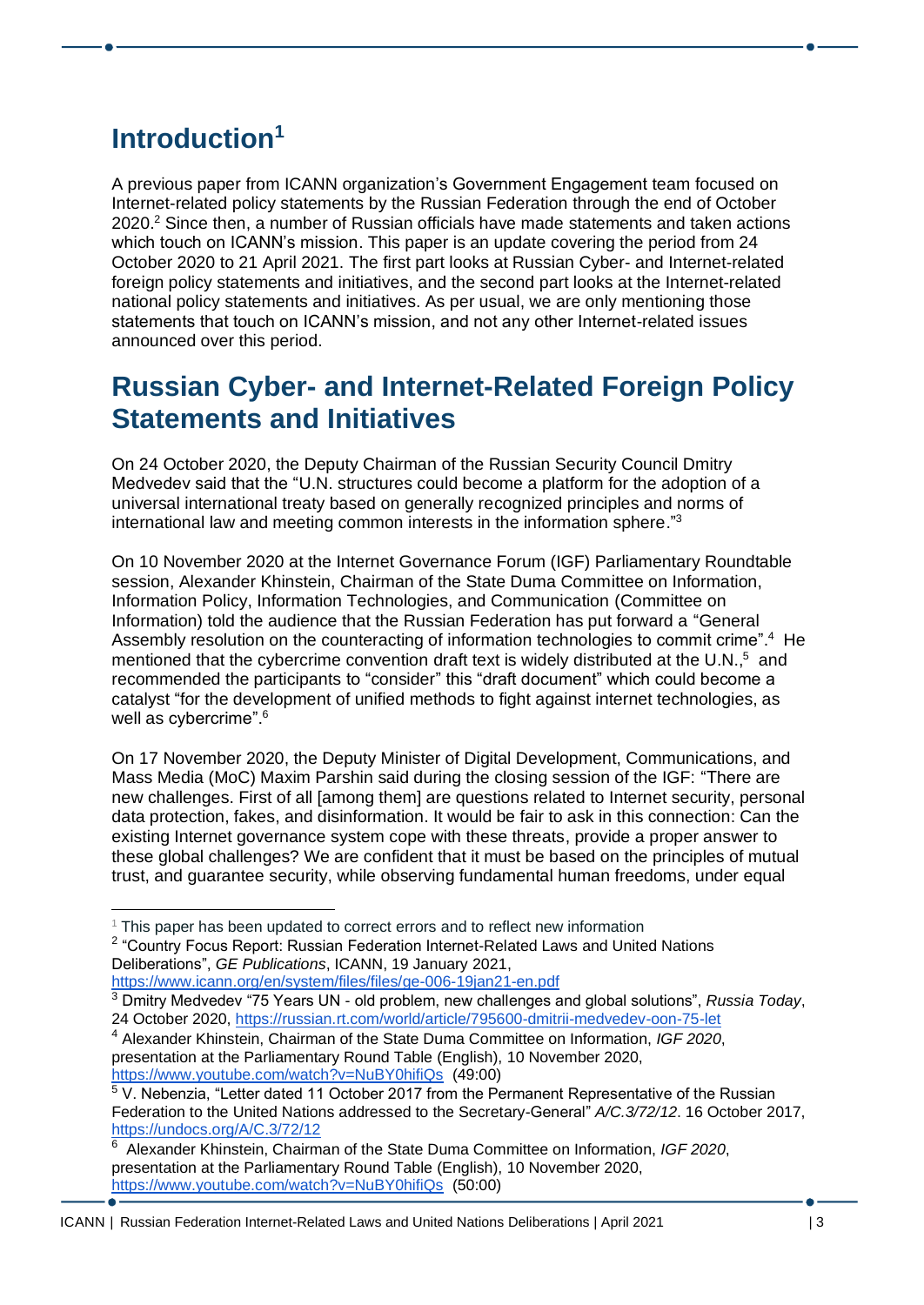rights of states to manage the critical Internet resources. In connection with this, we think it is important to develop a global pact, a global document, that would, among others: clearly distribute roles and responsibility of states, society, and technology companies, define a unified approach to security, rights and freedoms, and personal data protection, as well as measures for fighting disinformation that is coming primarily through social media and messengers. We suggest defining a body within the U.N. framework that would be responsible for developing and implementing legal norms and standards in the area of Internet governance. The International Telecommunication Union (ITU) could become such a body. It is important to note that since its founding, the role of the IGF has been limited to that of a discussion venue; it does not adopt decisions. That is why we suggest that we need to focus on developing mechanisms that would make it possible to change the results of its work in such a way as to make its decisions not purely declarative. We think that this would make the IGF more effective. In conclusion I want to say that Russia has received official U.N. confirmation that it will host the anniversary edition of IGF 2025. This is a great honor for us, and we aim to ensure all stakeholders participate in this Forum."7

On 22 November 2020 in Minsk, during a joint meeting of the leadership teams of the foreign ministries of the Russian Federation and Belarus, the Russian Minister of Foreign Affairs, Sergey Lavrov said in his speech, "Traditionally, international information security is on the agenda.<sup>8</sup> Recent international developments have clearly shown the importance of cooperation on this matter of all countries without exception, rather than a select few. Clearly, without universal agreements, the world risks plunging into cyber chaos fraught with catastrophic consequences. It is amid a cyberwar supported from outside that illegal subversive activities start to flourish, and information and communication technology is used for criminal purposes. It is important to continue to jointly uphold our approaches in this sphere at multilateral platforms, in regional mechanisms and bilateral formats. We note the well-coordinated interaction of the delegations of Russia and the Republic of Belarus during the start of the U.N. Open-Ended Working Group on International Cybersecurity and an ad hoc U.N. committee of experts to draft a convention on combating cybercrime. We are also working on the text of a Joint Statement of the CIS Heads of State on this subject."<sup>9</sup>

On 18 December 2020, the Commonwealth of Independent States (CIS) countries signed a statement on cooperation around international information security. In it, they stressed the need to adopt a U.N. cybercrime convention and acknowledged the importance of "developing cooperation on issues related to the use and management of national segments of the Internet" and singled out "the need to expand the role of the ITU in this context."<sup>10</sup>

On 12 January 2021, the ITU published a contribution from the Russian Federation to the ITU Council Working Group on Child Online Protection (CWG-COP). The proposal suggested that the CWG-COP arrange discussion of issues related to implementation of

[https://www.mid.ru/ru/integracionnye-struktury-prostranstva-sng/-](https://www.mid.ru/ru/integracionnye-struktury-prostranstva-sng/-/asset_publisher/rl7Fzr0mbE6x/content/id/4460580?p_p_id=101_INSTANCE_rl7Fzr0mbE6x&_101_INSTANCE_rl7Fzr0mbE6x_languageId=en_GB) [/asset\\_publisher/rl7Fzr0mbE6x/content/id/4460580?p\\_p\\_id=101\\_INSTANCE\\_rl7Fzr0mbE6x&\\_101\\_I](https://www.mid.ru/ru/integracionnye-struktury-prostranstva-sng/-/asset_publisher/rl7Fzr0mbE6x/content/id/4460580?p_p_id=101_INSTANCE_rl7Fzr0mbE6x&_101_INSTANCE_rl7Fzr0mbE6x_languageId=en_GB) [NSTANCE\\_rl7Fzr0mbE6x\\_languageId=en\\_GB](https://www.mid.ru/ru/integracionnye-struktury-prostranstva-sng/-/asset_publisher/rl7Fzr0mbE6x/content/id/4460580?p_p_id=101_INSTANCE_rl7Fzr0mbE6x&_101_INSTANCE_rl7Fzr0mbE6x_languageId=en_GB)

 $<sup>7</sup>$  Maxim Parshin, Deputy Minister of the Ministry of Digital Development, Communications and Mass</sup> Media (MoC). IGF 2020 High-Level Leaders Track: UN Wrap-up, 17 November 2020, <https://youtu.be/3GxCREczsko?t=1292> (21:32 in Russian).

<sup>&</sup>lt;sup>8</sup> The Russian Federation usually uses the term "information security" in their documents; others use "cybersecurity".

<sup>&</sup>lt;sup>9</sup> Foreign Minister Sergey Lavrov's opening remarks at a joint meeting of the leadership teams of the foreign ministries of the Russian Federation and the Republic of Belarus, Minsk, November 26, 2020. Ministry of Foreign Affairs (MFA website), 26 November 2020,

<sup>&</sup>lt;sup>10</sup> "CIS Heads Adopt a Joint Statement on Cooperation in the Area of International Information Security". CIS Internet Portal, CIS News, 18 December 2020,<https://e-cis.info/news/564/89858/>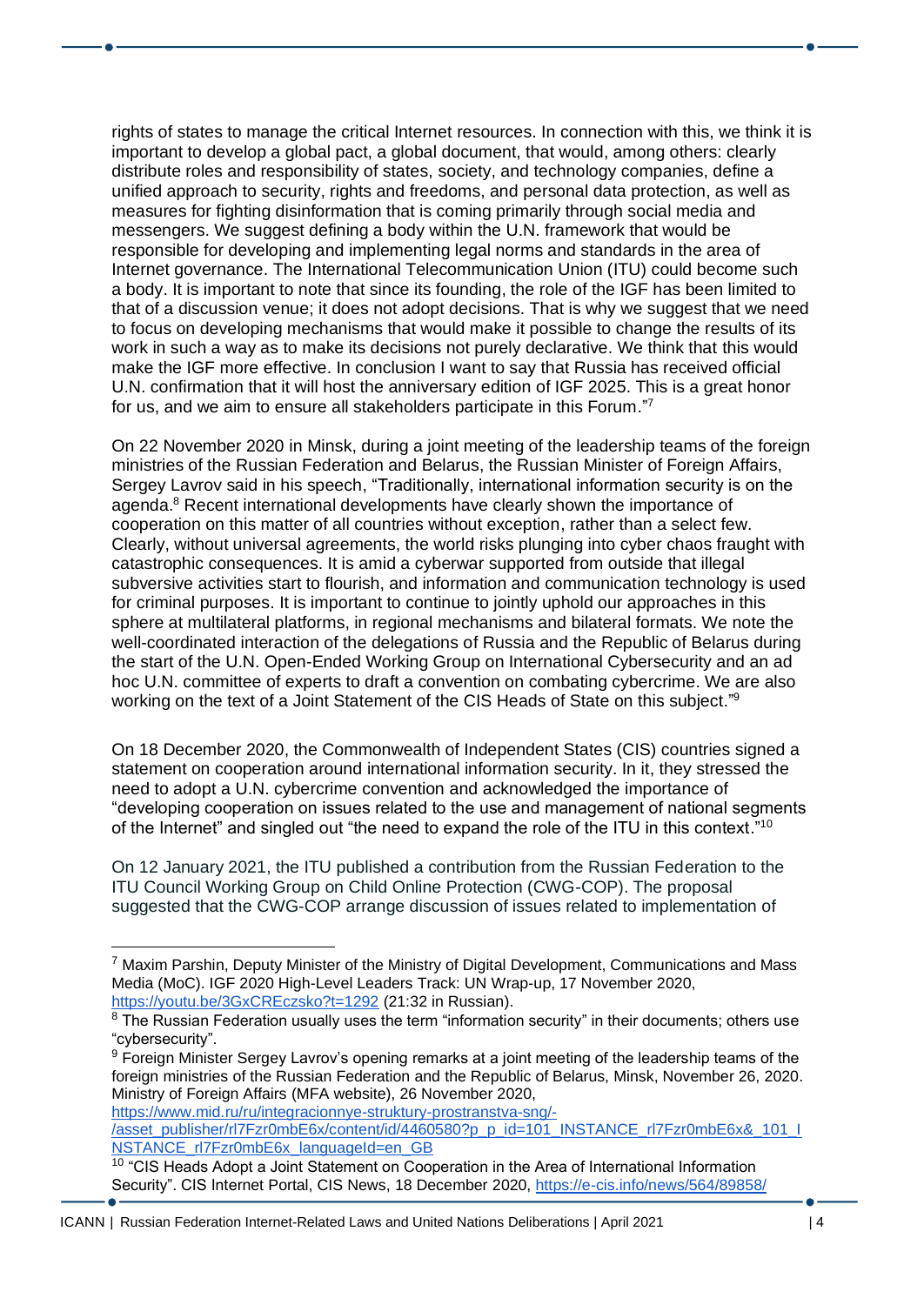Encrypted Server Name Indication (ESNI), DNS over HTTPS (DoH), and DNS over TLS (DoT) Internet encryption protocols enabling the concealment of name (identifier) of an Internet resource in CWG-COP.<sup>11</sup>

On 14 January 2021, the ITU published two contributions from the Russian Federation for the upcoming meeting of the ITU Council Working Group on international Internet-related policy issues (CWG-Internet).<sup>12</sup> The proposals were similar and introduced the Russian Federation's suggestion that the ITU CWG-Internet should hold open consultations with all stakeholders, as suggested: "The current status of the global governance system for management and development Internet resource, including Internet domain names and addresses and critical Internet infrastructure and possible ways to overcome the challenges associated with dependence on the decisions of one national administration for further building an independent, democratic and equidistant from all states Internet governance system." In response to requests from the ICANN community, ICANN organization's Government Engagement (GE) team emailed comments on these three proposals to the ICANN Engagement Group on Internet Governance (EGIG) mailing list.<sup>13</sup>

On 15 January 2021, Maria Zabolotskaya mentioned the work of the OECE<sup>14</sup> in her official address to the U.N. General Assembly (UNGA): "The level of threat posed by cybercriminals increased manifold during the pandemic, which proves global relevance of this task. Proceeding from this, Russia attaches special importance to the soonest launch of fullfledged activity of the ad hoc committee on elaboration of the convention as envisaged by UNGA resolution 74/247." 15

During a press conference on 18 January 2021, Minister Lavrov mentioned the importance of "multilateral decisions" and expressed "hope that those who have tried for years and even decades to hinder discussions on making Internet governance more democratic, and those who have been putting spokes in the wheels of the Russian initiative set out in the U.N. General Assembly resolution on advancing responsible state behavior in cyberspace and in the draft Convention on Cooperation in Combating Cybercrime will see the problem in a different light, especially when it comes to more democratic internet governance". This "subject", he said, "has been under discussion for years at a specialized U.N. body, the International Telecommunication Union. Nearly all countries are willing to coordinate universally acceptable forms, but the Americans are categorically against this".<sup>16</sup>

<https://www.itu.int/md/S21-CLCWGCOP17-C-0004/en>

<sup>&</sup>lt;sup>11</sup> Contribution by the Russian Federation - Challenges generated by using encryption protocols on the Internet enabling concealment of name (identifier) of an Internet resource, CWG-COP, ITU website, 12 January 2021,

<sup>&</sup>lt;sup>12</sup> Contribution by the Russian Federation - Proposal to CWG-Internet Open Consultations [https://www.itu.int/md/S21-RCLINTPOL15-C-0005/en,](https://www.itu.int/md/S21-RCLINTPOL15-C-0005/en) Contribution by the Russian Federation - Role of ITU and ITU Member States in ensuring trust and security in the Internet at the international level, ITU website, 14 January 2021,<https://www.itu.int/md/S21-RCLINTPOL15-C-0006/en>

<sup>13</sup> ICANN CCWG-IG mailing list, archives from January 2021: [https://mm.icann.org/pipermail/ccwg](https://mm.icann.org/pipermail/ccwg-internet-governance/2021-January/003899.html)[internet-governance/2021-January/003899.html](https://mm.icann.org/pipermail/ccwg-internet-governance/2021-January/003899.html)

<sup>&</sup>lt;sup>14</sup> The full name is "Open-ended ad hoc intergovernmental committee of experts, representative of all regions, to elaborate a comprehensive international convention on countering the use of information and communications technologies for criminal purposes" as per UNGA resolution A/res/74/247. <https://undocs.org/en/A/RES/74/247>

<sup>&</sup>lt;sup>15</sup> Statement by representative of the Russian Federation Maria Zabolotskaya at the plenary meeting of the General Assembly under agenda item "Countering the use of information and communications technologies for criminal purposes". Permanent Mission of the Russian Federation to the UN, Permanent Mission website, 15 January 2021,<https://russiaun.ru/en/news/icts15012021>

<sup>&</sup>lt;sup>16</sup> Foreign Minister Sergey Lavrov's remarks and answers to media questions at a news conference on the results of Russian diplomacy in 2020, Ministry of Foreign Affairs (MFA) website, 18 January 2021.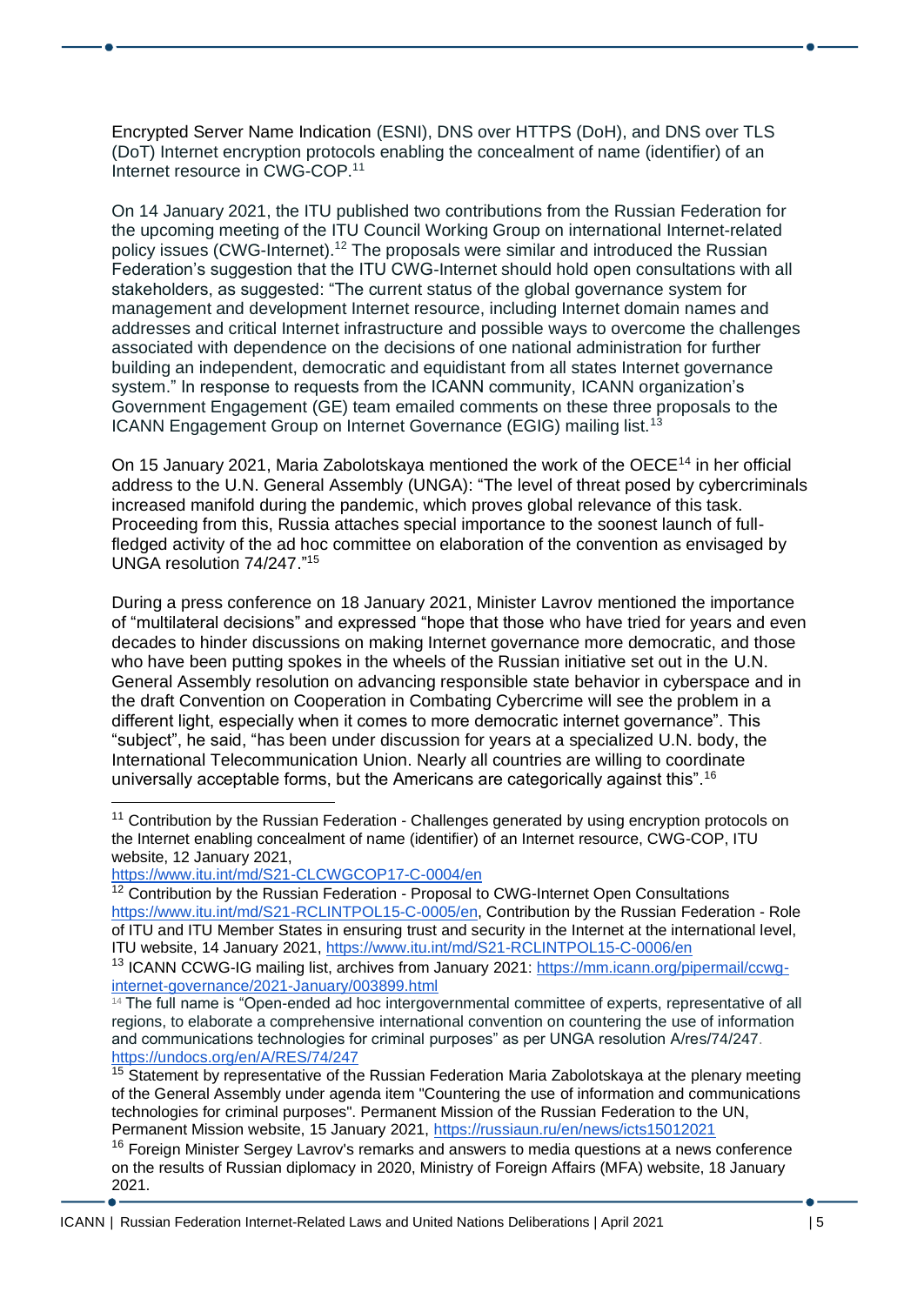On 26 January 2021, the Russian Federation and the Islamic Republic of Iran signed an intergovernmental agreement on cooperation in the cyber sphere.<sup>17</sup> Ambassador Andrey Krutskikh<sup>18</sup> commented on this document: "The agreement between Russia and Iran on information security envisions coordination of activities, exchange of technologies and training of specialists."<sup>19</sup> The document contains new and expanded definitions of the terms, "information infrastructure," and "critical information infrastructure." 20 21

On 26 January 2021, Ambassador Krutskikh told the press that "cooperation in the cyber sphere [...] is one of the priorities not only for us, but if you put away all the American ideology, for Washington as well. There are some signs that the USA will be interested in engaging in a dialogue with us soon."<sup>22</sup>

On 1 February 2021, Deputy Secretary of the Security Council Dmitry Medvedev said in an interview, "The Internet appeared at a certain time and without a doubt the key rights to manage [it] are with the United States of America."<sup>23</sup>

On 5 February 2021, Deputy Minister of Foreign Affairs Oleg Syromolotov stated in an interview that Moscow adheres to the "internationalization" of Internet governance and that "the existing Internet governance model, which has equalized the role of states that are the guarantors of rights and freedoms of their citizens and that play a major role in issues related to the economy, security and stability of the Internet's critical information infrastructure, has shown its ineffectiveness a long time ago and does not guarantee the safety of Internet users, which is why it requires fundamental reform."<sup>24</sup>

At the Infoforum conference on 12 February 2021, Ernst Chernukhin, special coordinator at the Russian Ministry of Foreign Affairs on issues of political use of Information and Communication Technologies (ICT) and Head of Division, Department of International Information Security at the MFA, said, "the Russian Federation consistently speaks in favor

[https://www.mid.ru/activity/shots/new\\_appointments/-](https://www.mid.ru/activity/shots/new_appointments/-/asset_publisher/2TDCzbl45VHK/content/id/4012794?p_p_id=101_INSTANCE_2TDCzbl45VHK&_101_INSTANCE_2TDCzbl45VHK_languageId=en_GB)

<sup>&</sup>lt;sup>17</sup> On Negotiations of the Minister of Foreign Affairs of the Russian Federation S.V. Lavrov with the Minister of the Foreign Affairs of Islamic Republic of Iran M.D. Zarif. Ministry of Foreign Affairs of the Russian Federation (MFA) website, 26 January 2021, [https://www.mid.ru/ru/foreign\\_policy/news/-](https://www.mid.ru/ru/foreign_policy/news/-/asset_publisher/cKNonkJE02Bw/content/id/4544717) [/asset\\_publisher/cKNonkJE02Bw/content/id/4544717](https://www.mid.ru/ru/foreign_policy/news/-/asset_publisher/cKNonkJE02Bw/content/id/4544717)

<sup>&</sup>lt;sup>18</sup> Andrey Krutskikh is an ambassador and director of the Department of International Information Security at the Russian Ministry of Foreign Affairs,

[<sup>/</sup>asset\\_publisher/2TDCzbl45VHK/content/id/4012794?p\\_p\\_id=101\\_INSTANCE\\_2TDCzbl45VHK&\\_10](https://www.mid.ru/activity/shots/new_appointments/-/asset_publisher/2TDCzbl45VHK/content/id/4012794?p_p_id=101_INSTANCE_2TDCzbl45VHK&_101_INSTANCE_2TDCzbl45VHK_languageId=en_GB) [1\\_INSTANCE\\_2TDCzbl45VHK\\_languageId=en\\_GB](https://www.mid.ru/activity/shots/new_appointments/-/asset_publisher/2TDCzbl45VHK/content/id/4012794?p_p_id=101_INSTANCE_2TDCzbl45VHK&_101_INSTANCE_2TDCzbl45VHK_languageId=en_GB)

<sup>19</sup> MFA Discloses Details of Agreement between Russia and Iran on Information Security. *Izvestia,* 26 January 2021, [https://iz.ru/1116475/2021-01-26/mid-raskryl-detali-soglasheniia-irana-i-rossii-ob](https://iz.ru/1116475/2021-01-26/mid-raskryl-detali-soglasheniia-irana-i-rossii-ob-informatcionnoi-bezopasnosti)[informatcionnoi-bezopasnosti](https://iz.ru/1116475/2021-01-26/mid-raskryl-detali-soglasheniia-irana-i-rossii-ob-informatcionnoi-bezopasnosti)

 $20$  "Agreement between the Government of the Russian Federation and the Government of the Islamic Republic of Iran on Cooperation in the Field of Information Security". Ministry of Foreign Affairs, January 2021, <https://mddoc.mid.ru/api/ia/download/?uuid=a514b469-da93-4f0c-8c2c-b6ad8a05ced3>

<sup>&</sup>lt;sup>21</sup> This sentence was updated to correct the previous version: "The document contains new and expanded definitions of the terms "critical infrastructure" and "critical information infrastructure." <sup>22</sup> "MFA Describes the U.S. Interest in Cyber Cooperation". *RIA Novosti*, 26 January 2021, <https://ria.ru/20210126/kibersfera-1594646999.html>

 $23$  Medvedev Called on the Users and Administrators of Social Media to be Polite with Each Other. *TASS Interview,* 31 January 2021 <https://www.youtube.com/watch?v=SPFf4d2FN4U>(starts at 7:15) <sup>24</sup> "Deputy Minister of Foreign Affairs O.V. Syromolotov: Internet Has Become a Platform for Political Manipulations". *TASS*, 5 February 2021,<https://tass.ru/interviews/10631379>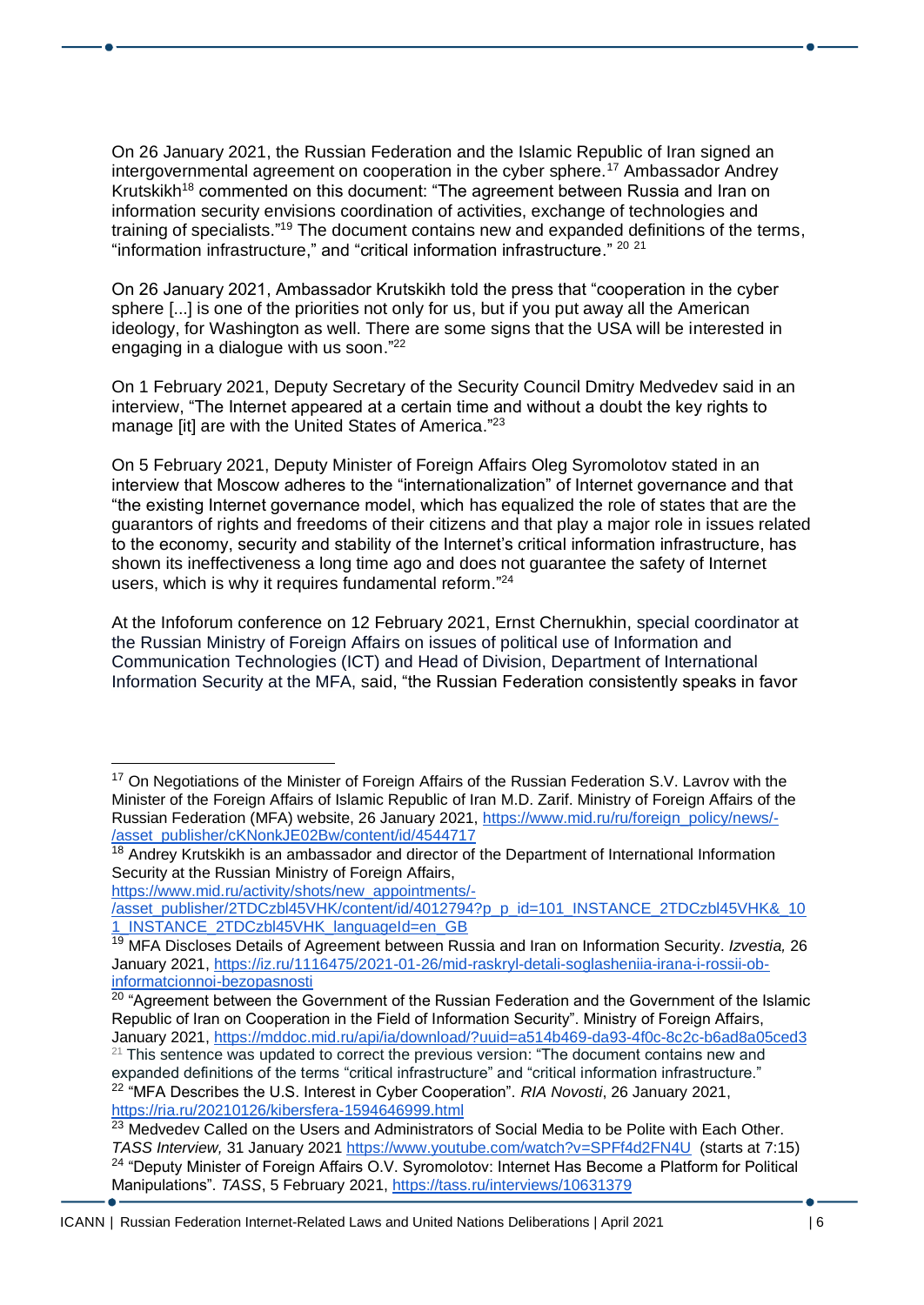of internationalizing Internet governance and expanding the role of states in this process."<sup>25</sup> He underlined that, within the U.N., Russia insists on "preserving the sovereign right of the states to regulate the national Internet segment, which is very important" and on developing "global governance policy at the intergovernmental level." 26

On 24 February 2021, President Vladimir Putin stated, "A system for ensuring international information security needs to be developed jointly with our partners from other countries."<sup>27</sup>

On 8 March 2021, Minister of Internal Affairs Vladimir Kolokoltsev said in a speech that Russia supports "the central coordinating role of the U.N." in fighting "global criminal challenges". He also added that "Russia, as do many other countries, sees the development under the U.N. auspices of a universal convention to counter informational crime, as a solution. The document should include principles of sovereign equality and non-interference in the internal affairs of states." 28

On 12 March 2021, Ambassador Krutskikh stated that the report of the [U.N.] Open-ended working group on developments in the field of information and telecommunications in the context of international security (OEWG), created in 2018 [by the UNGA] upon Russia's initiative, "represents a triumph of Russian diplomacy against the backdrop of escalation of the international situation by some countries."<sup>29 30</sup>

On 15 March 2021, the Russian MFA issued a statement on the OEWG's final substantive report. It says that the report "enshrines basic approaches advanced by Russia and its partners in the area of international information security."<sup>31</sup>

At a meeting of the Russian Security Council on 26 March 2021, President Putin said, "We believe it is necessary to conclude universal international legal agreements designed to prevent conflicts and build a mutually beneficial partnership in the global cyberspace."<sup>32</sup> He also added that "it is important to jointly develop and agree on universal and fair-for-all rules on the responsible behavior of states in the cyberspace with clear and easy-to-follow criteria for acceptable and unacceptable actions and to make them legally binding" and talked about Russia's efforts within the U.N. on this issue.<sup>33</sup> Security Council Secretary Nikolai Patrushev

<https://tass.ru/politika/10895625>

 $25$  Ernst Chernukhin, presentation at the 23<sup>rd</sup> Infoforum, Big National Forum for Information Security, Session Topic 1. Digital Security: New Challenges. Infoforum YouTube channel, streamed 12 February 2021, [https://youtu.be/naN4\\_OglSFs?t=5015](https://youtu.be/naN4_OglSFs?t=5015) (starts at 1:23:35)

<sup>26</sup> Ernst Chernukhin, presentation at Infoforum (1:24:18)

<sup>27</sup> Session of the FSB Collegium *[leadership of the Russian Federal security service*], Moscow. Kremlin website, 24 February 2021,<http://kremlin.ru/events/president/news/65068>

<sup>&</sup>lt;sup>28</sup> "Vladimir Kolokoltsev, presentation at the XIV UN Congress on Crime Prevention and Criminal Justice, Ministry of Interior website, 8 March 2021: [https:/mvd.rf/news/item/23344408](https://мвд.рф/news/item/23344408) <sup>29</sup> "Russia Says the UN OEWG Will Start its Work in June". *TASS*, 13 March 2021,

 $30$  This sentence was updated to accurately reflect the original statement.

<sup>&</sup>lt;sup>31</sup> Press release, Update on the UN Open-ended working group on developments in the field of information and telecommunications in the context of international security, Ministry of Foreign Affairs (MFA) website, 15 March 2021, [https://www.mid.ru/ru/foreign\\_policy/news/-](https://www.mid.ru/ru/foreign_policy/news/-/asset_publisher/cKNonkJE02Bw/content/id/4632970) [/asset\\_publisher/cKNonkJE02Bw/content/id/4632970](https://www.mid.ru/ru/foreign_policy/news/-/asset_publisher/cKNonkJE02Bw/content/id/4632970)

<sup>&</sup>lt;sup>32</sup> Security Council meeting, Novo-Ogaryovo, Moscow Region, Kremlin website, 26 March 2021, <http://en.kremlin.ru/events/president/news/65231>

<sup>33</sup> Security Council meeting, Novo-Ogaryovo, Moscow Region, Kremlin website, 26 March 2021, <http://en.kremlin.ru/events/president/news/65231>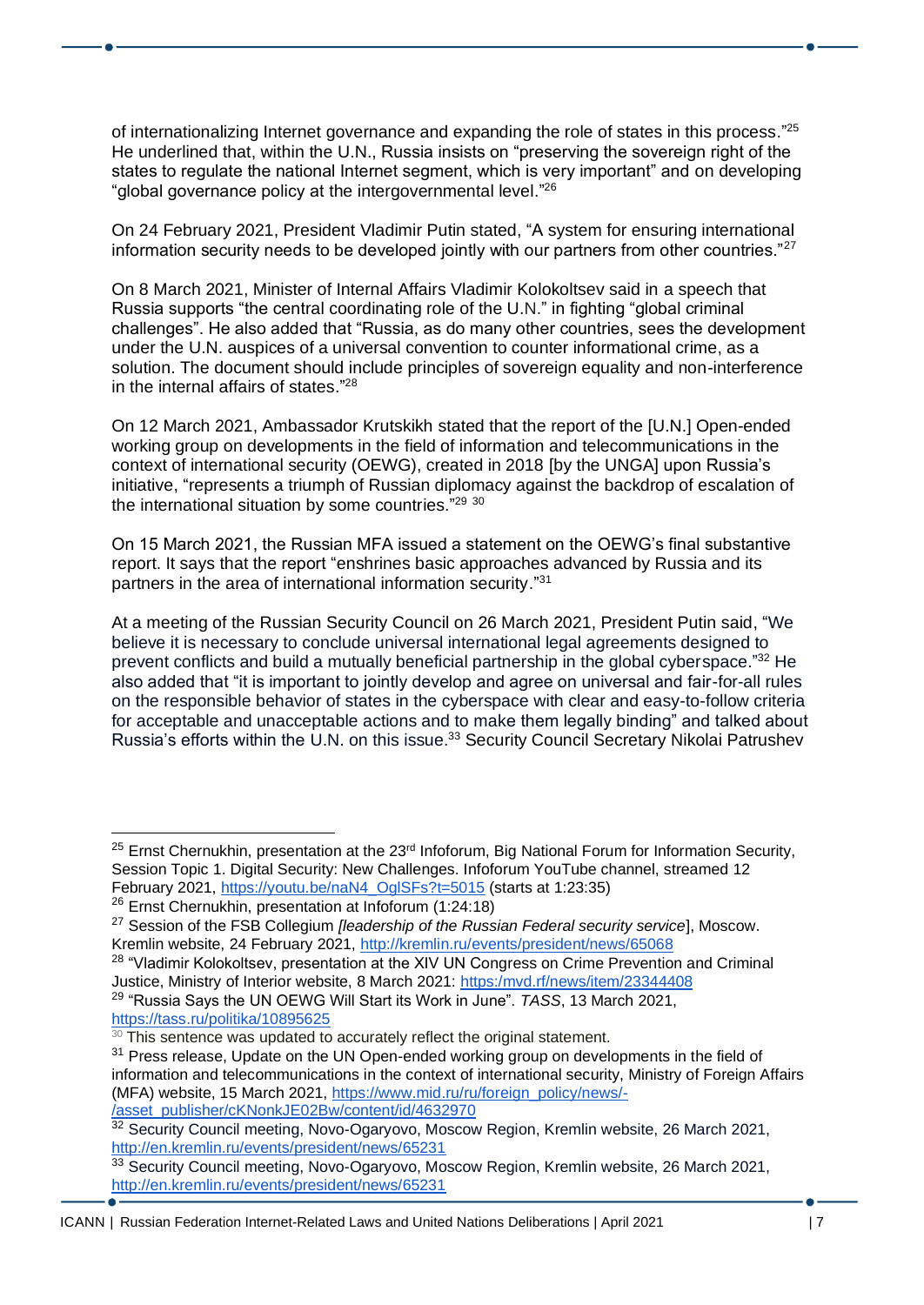announced that a new version of the Basic Principles of State Policy in International Information Security will be published later in 2021. 34 35

On 1 April 2021, Minister Lavrov said in an interview, "The United States categorically refuses to discuss the democratization of Internet governance and some kind of general rules that would regulate social media."36

On 6 April 2021, the Deputy Head of the Presidential Administration Sergey Kiriyenko said at the Youth Russian Internet Governance Forum, "We are moving to a stage, where norms and rules for global companies, users, and states involved in the development of Internet space are becoming more international. The international community will inevitably need to convene and agree on what these new rules should be." 37

On 7 April 2021, the MoC announced that the Russian Federation's candidate for the Secretary-General<sup>38</sup> of the ITU is Rashid Ismailov.<sup>39</sup> This news was also announced by the Minister of Digital Development, Communications and Mass Media, Maxut Shadayev, at the opening ceremony of the Russian Internet Governance Forum (RIGF).<sup>40</sup> During the first session of RIGF, Deputy Minister Maxim Parshin reiterated what he said at the global IGF, stating, "We believe it is important to define an entity, within the U.N. framework, that would develop and implement legal norms and standards in the field of Internet governance. We think that the ITU could become such an entity."<sup>41</sup>

On 12 April 2021, President Putin put into effect the new Basic Principles of State Policy in International Information Security.<sup>42</sup> Item 11a in the document states that the Russian Federation should work "to create conditions enabling the U.N. member states to pass a Convention for providing international information security." Item 11i, calls for work "to advance the national standards of the Russian Federation related to information security, in international and regional cooperation in the area of standardization, and work to facilitate their adoption as international, regional and interstate standards." <sup>43</sup> Item 15a expresses the Russian Federation's support for the work of the UNGA Open-Ended Committee of Experts (covered in the GE paper with updates from the UNGA working groups meetings $44$ ). Item

<https://www.youtube.com/watch?v=ZnUv-8baBZk> (at 2:55:53, in Russian)

<http://static.kremlin.ru/media/events/files/ru/RR5NtCWkkZPTuc5TrdHURpA4vpN5UTwM.pdf>

43 Presidential Decree "Basic Principles of State Policy in International Information Security"

<sup>&</sup>lt;sup>34</sup> Russia, "Basic Principles of State Policy in International Information Security for the period till 2020", Website of the Security Council of the Russian Federation, 24 July 2013, <http://www.scrf.gov.ru/security/information/document114/> and "Security Council Secretary Nikolai Patrushev's statement for the media following Security Council meeting", 26 March 2021, <http://en.kremlin.ru/supplement/5628>

 $35$  This sentence was updated to correct the previous version, which attributed the statement to President Putin.

<sup>36</sup> Sergey Lavrov, Interview to "Bolshaya Igra" TV Show. *The International Affairs Magazine (Mezhdunarodnaya Zhizn)*, 1 April 2021,<https://interaffairs.ru/news/show/29610>

<sup>37</sup> "Kiriyenko said there's a need for international rules for Internet companies". *TASS*, 6 April 2021, <https://tass.ru/ekonomika/11081727>

<sup>38</sup> Elections are going to take place at the ITU Plenipotentiary Conference in October-November 2022. <sup>39</sup> Russia Nominates Its Candidate for the Position of the ITU Secretary General, MoC website, 7 April 2021,<https://digital.gov.ru/ru/events/40758/>

<sup>40</sup> 11th Russian Internet Governance Forum (RIGF), YouTube channel of the Russian ccTLD manager, 7 April 2021,<https://www.youtube.com/watch?v=ZnUv-8baBZk> (at 39:00, in Russian) <sup>41</sup> 11th RIGF, YouTube channel of the Russian ccTLD manager, 7 April 2021,

<sup>42</sup> Presidential Decree "Basic Principles of State Policy in International Information Security", Kremlin website, 12 April 2021,

<sup>44</sup> See<https://www.icann.org/en/system/files/files/ge-005-15jul20-en.pdf>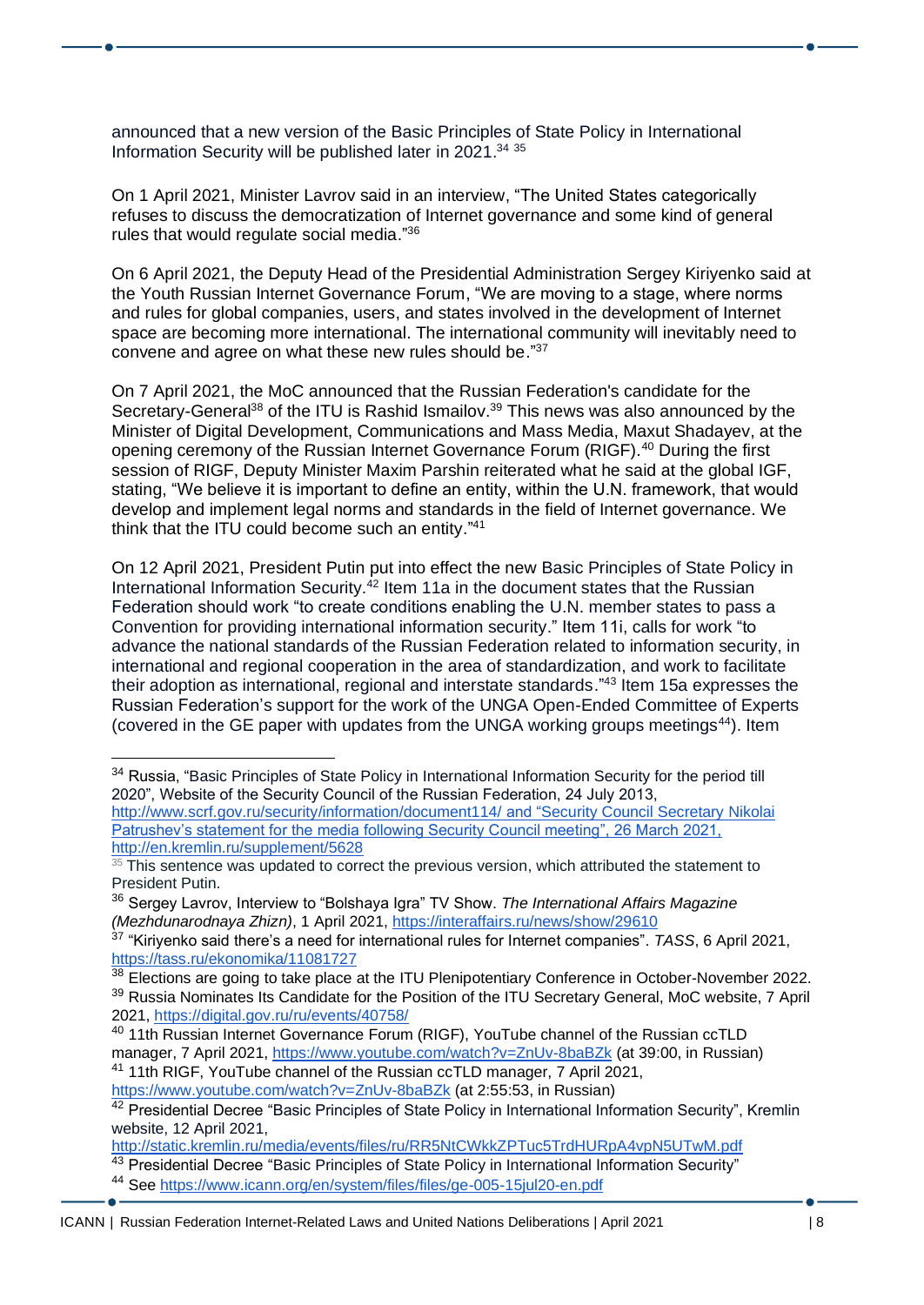17b, addresses the State Policy aim to provide "assistance in ensuring the secure and stable functioning and development of the Internet, based on equal participation of the member states in the management of the Internet and enhancing the role of the ITU in this management."<sup>45</sup>

On 21 April 2021, Ernst Chernukhin, while speaking at a livestreamed conference, said: "About the ITU: the Russian Federation has been consistently calling for the internationalization of the management of the Internet, as well as for increasing the role of governments in this process." He also said, "The multistakeholder model of Internet governance […] has demonstrated its ineffectiveness a long time ago," and added: "The Russian Federation, within the U.N. system, insists on adopting a number of coordinated measures, including ... development at the intergovernmental level of global policies in the area of Internet management, among others within the framework of achieving agreement on new international telecommunication regulations (ITRs). As we see it, the optimal option for this would be transferring Internet management prerogatives specifically to the ITU, as it is a specialized U.N. body, which has the needed expertise on these issues … This strategic objective may be achieved by electing or promoting the Russian candidate to the position of the ITU Secretary-General in the 2022 elections …and by holding the 2025 anniversary U.N. Internet Governance Forum in Russia." 46

#### <span id="page-8-0"></span>**Russian Internet-Related National Policy Statements and Initiatives**

On 29 October 2020, during an investment forum question and answer session President Putin said: "You are asking if we want a Chinese or a European data protection mechanism? We will have a Russian one."47

On 16 December 2020, the Russian Federation became a member of the Bureau of the Consultative Committee of Convention 108 for the Protection of Individuals with Regard to Automatic Processing of Personal Data.<sup>48</sup>

On 23 December 2020, President Putin spoke about national projects in Russia and stressed that informational security is an "element of digital maturity" and that the state must protect its citizens in this new digital environment and protect Russian "information systems and state systems." 49

<sup>45</sup> Presidential Decree "Basic Principles of State Policy in International Information Security", Kremlin website, 12 April 2021,

<http://static.kremlin.ru/media/events/files/ru/RR5NtCWkkZPTuc5TrdHURpA4vpN5UTwM.pdf>

<sup>46</sup> Ernst Chernukhin, special coordinator of MFA on the Issues of Political Use of Information and Communication Technologies. 2<sup>nd</sup> Inter-regional Conference on Information Security and Informational Interaction in the Central Federal District "Infoforum", Yaroslavl, 20-23 April 2021, Infoforum YouTube channel, streamed 21 April 2021,<https://youtu.be/5qzrrKTBv3M?t=7163> (from 01:59:23 hrs.)

<sup>47</sup> Vladimir Putin in a Q&A session during "Russia Calling! Investment Forum", Moscow oblast Novo-Ogaryovo, Kremlin website, 29 October 2020,<http://kremlin.ru/events/president/news/64296> <sup>48</sup> Ministry of Communications of Russia. "Russia Became a Member of the Council of Europe Bureau

on Personal Data", MoC website, 16 December 2020, <https://digital.gov.ru/ru/events/40246/> and <https://www.coe.int/en/web/data-protection/consultative-committee-tpd>

<sup>49</sup> Vladimir Putin. "Joint meeting of the State Council and the Council for Strategic Development and National Projects", Novo-Ogaryovo, Moscow Region, Kremlin website, 23 December 2021, <http://kremlin.ru/events/president/news/64736>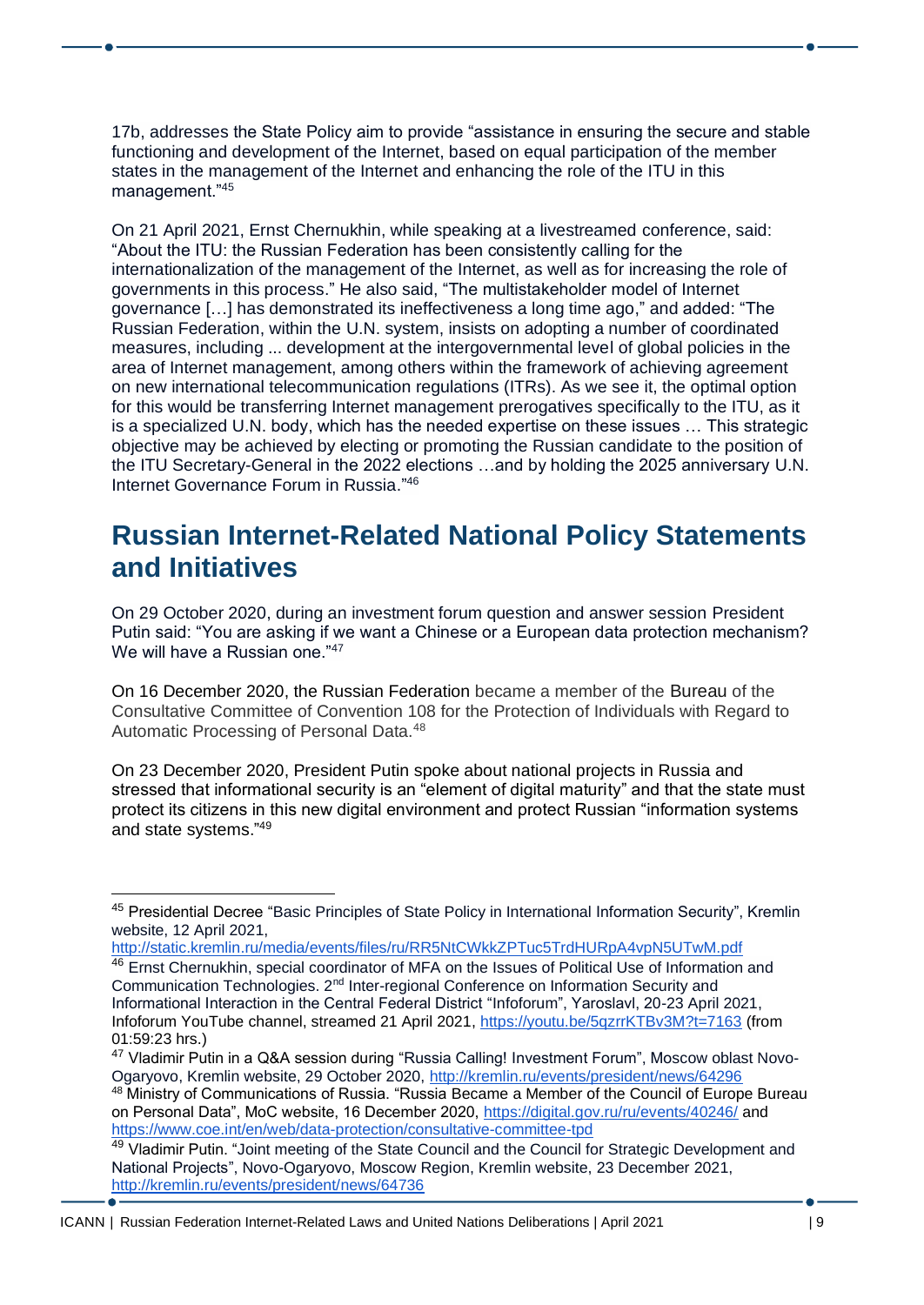On 28 December 2020, MoC issued ordinance No. 780, "On Defining Threats to the Stability, Security and Operational Integrity of the Internet and Public Communications Networks within the Russian Federation." 50

In January 2021, Roskomnadzor (RKN)<sup>51</sup> published an instruction for telecom operators and Autonomous System Number holders explaining what RKN considers to be "national domain name system" (NDNS). The instruction requires autonomous system number holders to change or add addresses of NDNS resolvers to the list of end user DNS servers and to add these addresses to the Dynamic Host Configuration Protocol (DHCP).<sup>52</sup>

On 26 January 2021, Deputy Minister of Communications of the Russian Federation<sup>53</sup> Oleg Ivanov said that the plans to conduct Internet drills in Russia have been "postponed until after the pandemic".<sup>54</sup>

On 27 January 2021, the Federation Council, the upper chamber of the Russian Parliament, issued a statement where it stressed that "Internet companies, representing one country – USA – closely tied with its government entities, have a monopoly over the global network, and this situation is fraught with the potential establishment of supremacy of one state over most global network exchanges." 55

On 2 February 2021, RKN published a public procurement contract for Internet service provider (ISP) data analysis,<sup>56</sup> and another one for the establishment of a register of Internet addresses and numbering resources for the information system at the Center for Monitoring and Administering Public Information Network.<sup>57</sup>

On 16 February 2021, four deputies of the State Duma of the Russian Federal Assembly introduced a bill that would allow blocking of websites without a court order.<sup>58</sup> 59

<https://www.icann.org/en/system/files/files/ge-006-19jan21-en.pdf>

[https://zakupki.gov.ru/223/contract/public/contract/view/general](https://zakupki.gov.ru/223/contract/public/contract/view/general-information.html?id=10895252&viewMode=FULL)[information.html?id=10895252&viewMode=FULL](https://zakupki.gov.ru/223/contract/public/contract/view/general-information.html?id=10895252&viewMode=FULL)

<sup>57</sup> Unified Procurement Information System. Information on Contract # 57706228218210001310000. *Edinaya informatcionnaya sistema v sfere zakupok,* 2 February 2021 [https://zakupki.gov.ru/223/contract/public/contract/view/general-](https://zakupki.gov.ru/223/contract/public/contract/view/general-information.html?id=10891921&viewMode=FULL)

[information.html?id=10891921&viewMode=FULL](https://zakupki.gov.ru/223/contract/public/contract/view/general-information.html?id=10891921&viewMode=FULL)

<sup>&</sup>lt;sup>50</sup> Ministry of Digital Development, Communications and Mass Media (MoC). Order # 780 "On Defining Threats to the Stability, Security and Operational Integrity of the Internet and Public Communications Networks within the Russian Federation", MoC website, 28 December 2020, <https://digital.gov.ru/ru/documents/7450/>

<sup>&</sup>lt;sup>51</sup> Roskomnadzor is the Federal Service for Supervision of Communications, Information Technology and Mass Media [Authors' remark].

<sup>&</sup>lt;sup>52</sup> The link pointing to the instructions is no longer working [\(https://77.rkn.gov.ru/docs/77/Prezentacija\\_Internet.pdf\)](https://77.rkn.gov.ru/docs/77/Prezentacija_Internet.pdf)

<sup>53</sup> "Internet Resilience Drills Delayed Until After the Pandemic". *Interfax,* 26 January 2021, <https://www.interfax.ru/russia/746893>

<sup>&</sup>lt;sup>54</sup> See more on the drills in the GE publication "Russia: Country Focus Report: Russian Federation Internet-Related Laws and United Nations Deliberations" p. 17

<sup>55</sup> "Federation Council Asserts that US Government Entities Have Usurped Control over the Internet". *RIA Novosti*, 27 January 2021,<https://ria.ru/20210127/sovfed-1594743673.html>

<sup>56</sup> Unified Procurement Information System. Information on Contract # 57706228218210001340000. *Edinaya informatcionnaya sistema v sfere zakupok,* 2 February 2021,

<sup>58</sup> On Introducing Changes into the Federal Law 'On Information, Information Technologies and Information Protection". *Sistema Obespechenia Zakonodatelnoy Deyatelnosti,* <https://sozd.duma.gov.ru/bill/1113081-7>

 $59$  This sentence was updated to correct the quote, and to add additional source: "At workers' request", Kommersant daily, 17 February 2021, <https://www.kommersant.ru/doc/4693508>